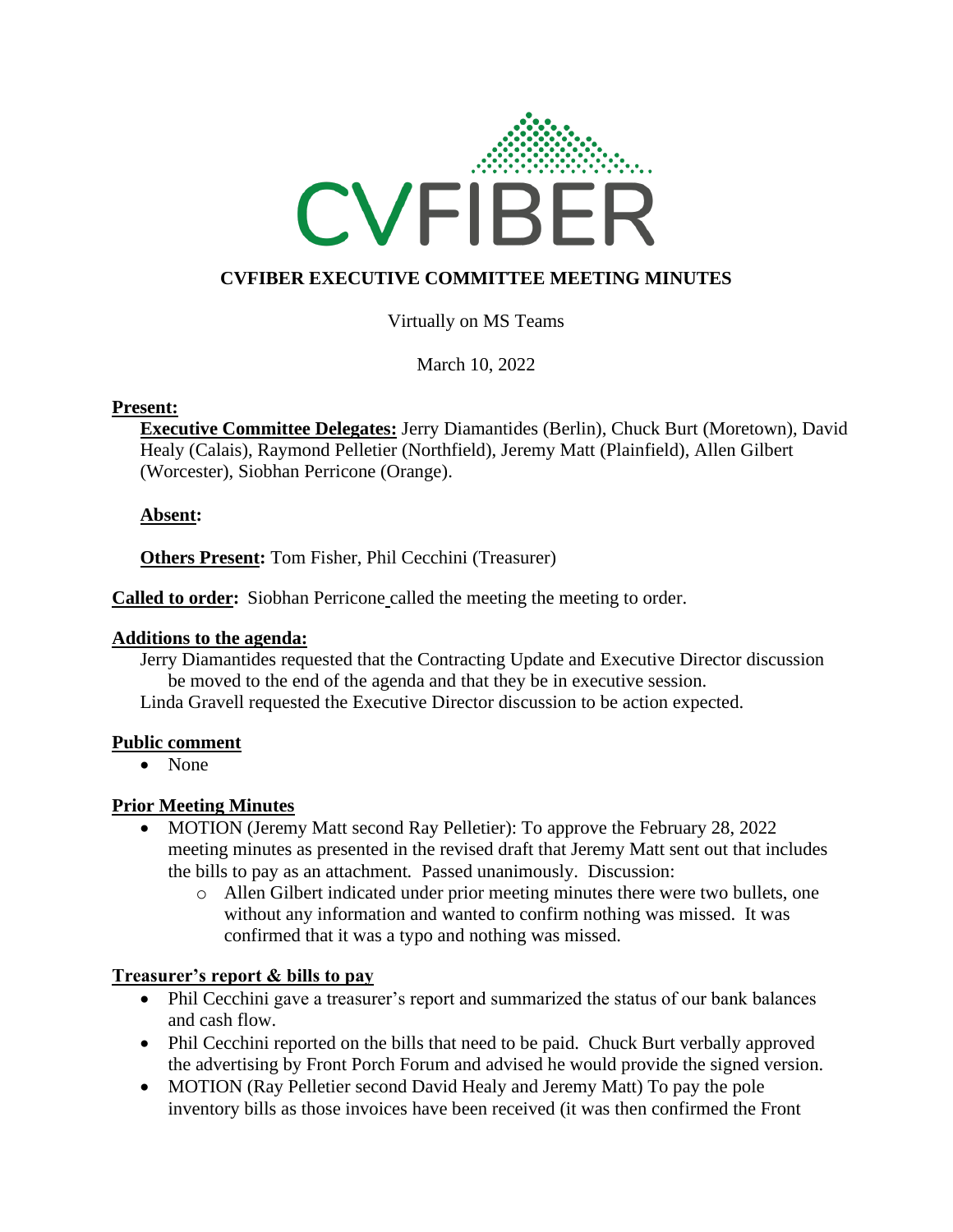Porch Forum invoice has also been received) and motion updated to include the Front Porch Forum invoice as presented by Phil Cecchini. The bills to pay are provided as Attachment 1. Passed unanimously. No discussion.

# **NRTC & WCVT Update**

• Ray Pelletier reported that contract negotiations are ongoing and construction planning will be discussed later in the agenda under Contracting Updates.

# **Charter Harmonization**

• Ray Pelletier reported that they are awaiting information from other committees and will review and harmonize to work towards recommendations of increased responsibilities for the Executive Committee.

# **Construction Grant Eligibility Update**

- Jerry Diamantides reported that they have been in communication with Rob Fish and VCDB regarding the construction grant eligibility application. One aspect of this includes work with NRCC with regard to level of design and the other aspect is the business plan. An update of the business plan is currently being worked on in order to be ready for the grant eligibility application.
- David Healy reported he is preparing an earmark application to Senator Leahy for next year's congressional session on providing prepaid access for all community facilities in the CV Fiber towns.

# **Fiber Delivery Update**

- David Healy reported there will be seven deliveries instead of five. Washington Electric has agreed to store and unload the deliveries and needs to be updated there will be seven instead of five. It does not appear the delay will hurt construction at this point.
- Linda Gravell asked for the new delivery dates; which will be shared.

# **Town ARPA Campaign**

- Ray Pelletier reported that a Chair's letter and checklist is being drafted to go to the town selectboard members in the 21 towns. He advised he has requested updated selectboard contact information from the regional planning commission, which they are working on.
- He also reported that the Town ARPA MOU and Letter of Commitment are to be developed once information is received back from the towns.
- Linda Gravell requested a PowerPoint presentation for use in front of her selectboard on March  $21<sup>st</sup>$ .
- Allen Gilbert asked if this was a solicitation letter asking towns to commit funds? It was confirmed they are asking to take the opportunity of a matching grant from VCDB and to select from a checklist of items that their ARPA funds can be spent on in their towns. He suggested the letter be targeted to reflect where the towns are in the process with regarding to ARPA fund commitments. It was confirmed a draft of the letter will be sent to the Board for their comment prior to going out to address this.
- Siobhan Perricone suggested that framing the letter as an update with new information may be a way to approach the matter.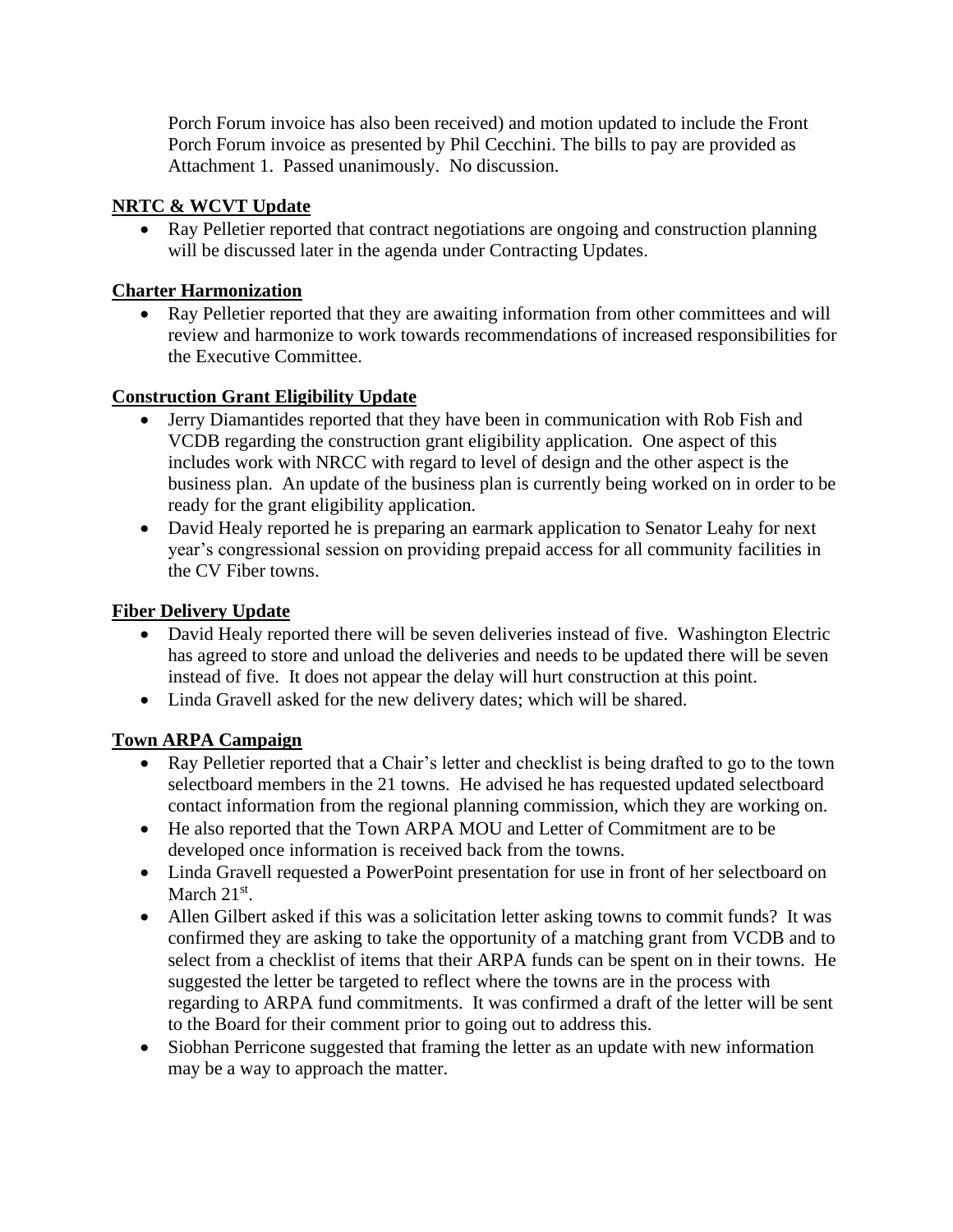# **Contracting Update**

- Ray Pelletier provided details regarding three executive sessions that will ensue: one for a contracting update to take action on an award; one for a slide show on construction planning; and one for an update on Executive Director recruiting.
- MOTION (Ray Pelletier second Jeremy Matt): That pursuant to 1 VSA Section 313 (a) (1) (A) we find that premature knowledge of our discussions related to contract awards in construction planning would put CVFiber at a competitive disadvantage. Motion passed unanimously.
- MOTION (Ray Pelletier second Chuck Burt): To enter an executive session to discuss contract construction planning pursuant to 1 VSA Section 313 (a) (1) (A) and invited Tom Fisher, Phil Cecchini, and Linda Gravell into executive session because their information is needed in accordance with 1 VSA Section 313 (b). Motion passed unanimously.

Executive session entered at 5:29 pm Executive session exited at 6:15 pm

MOTION (Ray Pelletier second Chuck Burt): Whereas the Executive Committee authorized the use of the CVFiber Procurement Policy Simplified Bidding Process on February 28, 2022 for Right of Way Permitting Services and the Negotiating Team to implement this action and report to the Executive Committee with the results and recommendations for further action,

Whereas in accordance with the Simplified Bidding Process a request for bids for ROW services, including a statement of work, was sent to three contractors known to have experience with right of way permitting service on February 3rd,

Whereas proposals from two contractors were received on February 9th,

Whereas the Negotiating Team reviewed the proposals and is familiar with the contractors, their previous work, and their references,

Whereas the Negotiating Team is recommending that CVFiber contract with K. Kotecki Right of Way Services, LLC based upon value to CVFiber in terms of cost, experience, quality, and timeliness of service.

It is hereby moved that the Executive Committee awards the ROW Permitting Services contract to K. Kotecki Right of Way Services, LLC, and that the Governing Board Chair is authorized to execute the contract upon successful completion of contract negotiations. Motion passed unanimously.

# **Executive Director Recruiting Update**

MOTION (Ray Pelletier second Chuck Burt): To enter an executive session to consider the appointment or employment or evaluation of a public officer or employee in accordance with to 1 VSA Section 313 (a) (3) and invited Tom Fisher, Phil Cecchini, and Linda Gravell into executive session because their information is needed in accordance with 1 VSA Section 313 (b). Motion passed unanimously.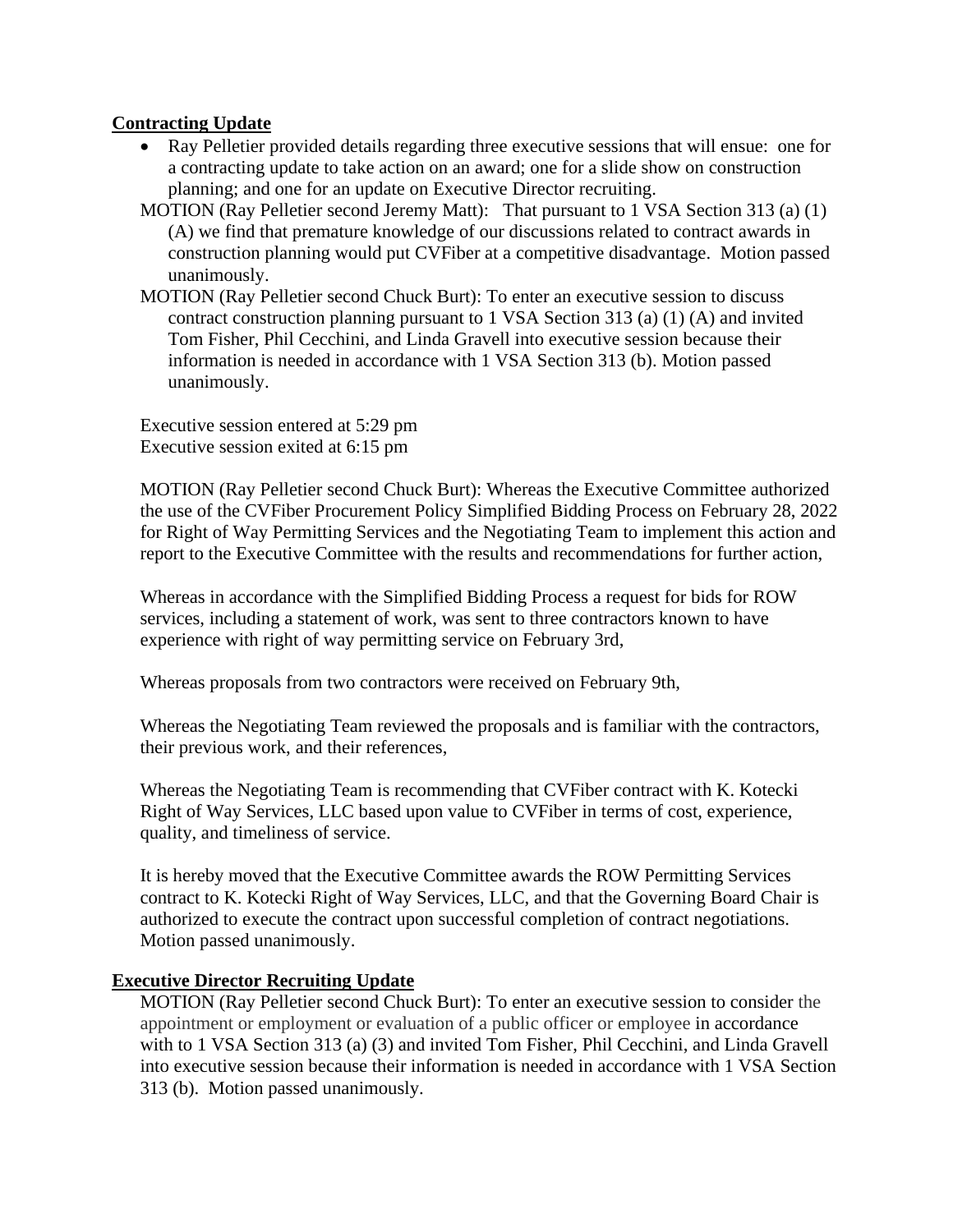Executive session entered at 6:17 pm. Executive session exited at 6:55 pm.

MOTION (Siobhan Perricone second Jeremy Matt): The Executive Committee recommend to the Board that they approve the recommendation of the Executive Director hiring team and authorize the Executive Committee to negotiate a contract with the recommended candidate. Motion passed unanimously.

# **Adjourn**

• Adjourned at 6:57 pm.

Respectfully submitted, Jeremy Matt, Clerk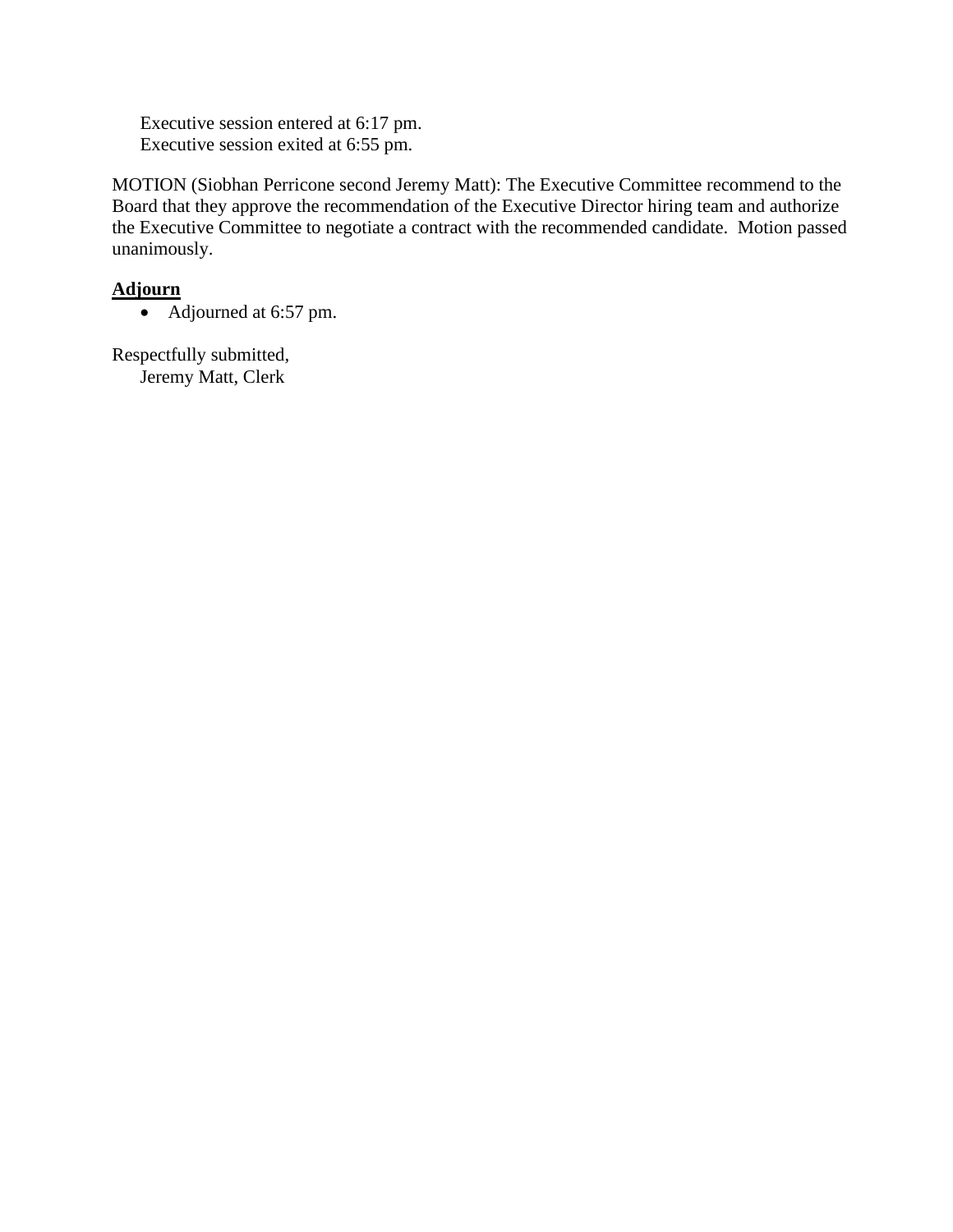Attachment 1: Bills to Pay